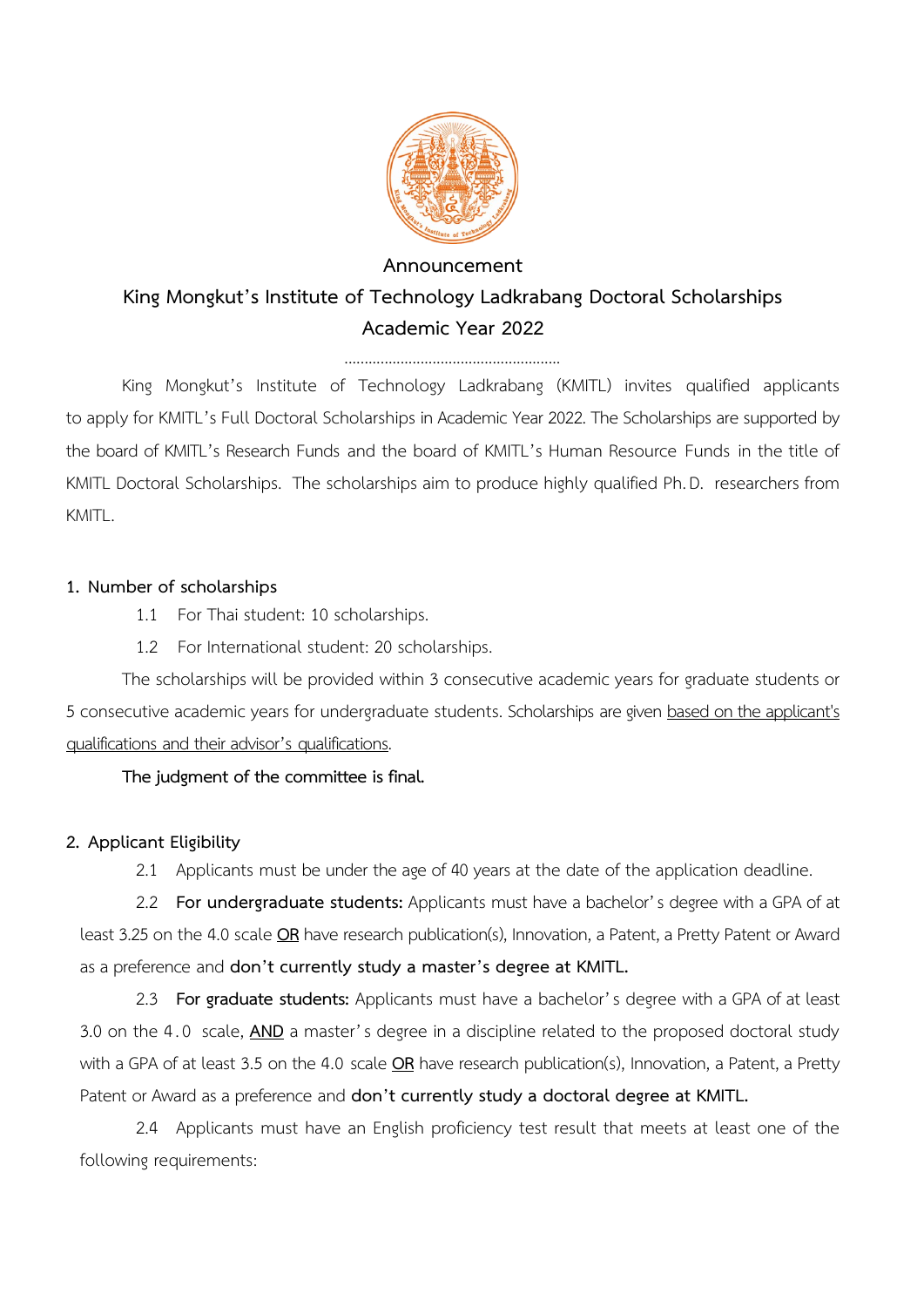| Minimum score* |
|----------------|
| 450            |
| 133            |
| 45             |
| 4.0            |
| 45             |
| B1             |
|                |

 $- 2 - 1$ 

\*(Scores must be valid on the date of the application deadline)

#### 2.5 Applicants must choose their academic program listed in *Appendix B.*

#### **3. Application Schedule**

The application Submission period is from now until **April 8, 2022**

The deadline for application submission is on April 8, 2022 at 6 p.m. (Thailand time). No extensions of the deadline will be granted under any circumstances.

#### **4. Application Submission**

Please download and fill out an application form from the website http://hr.kmitl.ac.th and submit the application form and supporting documents to the Human Resource Management Office, 5<sup>th</sup> floor, President's Building, King Mongkut's Institute of Technology Ladkrabang **OR** by Email: hr@kmitl.ac.th **(with the email subject:"Application for KMITL Doctoral Scholarships 2022\_your name\_surname")**

For example: Application for KMITL Doctoral Scholarships 2022 Hasakarn Thongzunhor.

For more information, please contact the Human Resource Management Office at the President's Building, King Mongkut's Institute of Technology Ladkrabang (KMITL) , Email: [hr@kmitl](mailto:hr@kmitl.ac.th).ac.th, or Phone number +662-329-8000 ext. 3271, 3272 (Ms. Hasakarn).

#### **5. Supporting documents**

5.1 KMITL Doctoral Scholarship Application Form with a photograph taken not more than 6 months before the deadline of application.

5.2 A certified copy of your Bachelor's Degree Transcript for undergraduate students, **OR** a copy of your Bachelor's Degree and Master's Degree Transcript for graduate students.

- 5.3 A certified copy of your Identification Card or Passport.
- 5.4 A certified copy of your English proficiency test result.
- 5.5 A letter of Recommendation for the KMITL Doctoral Scholarship (if any).
- 5.6 Other related documents (if any).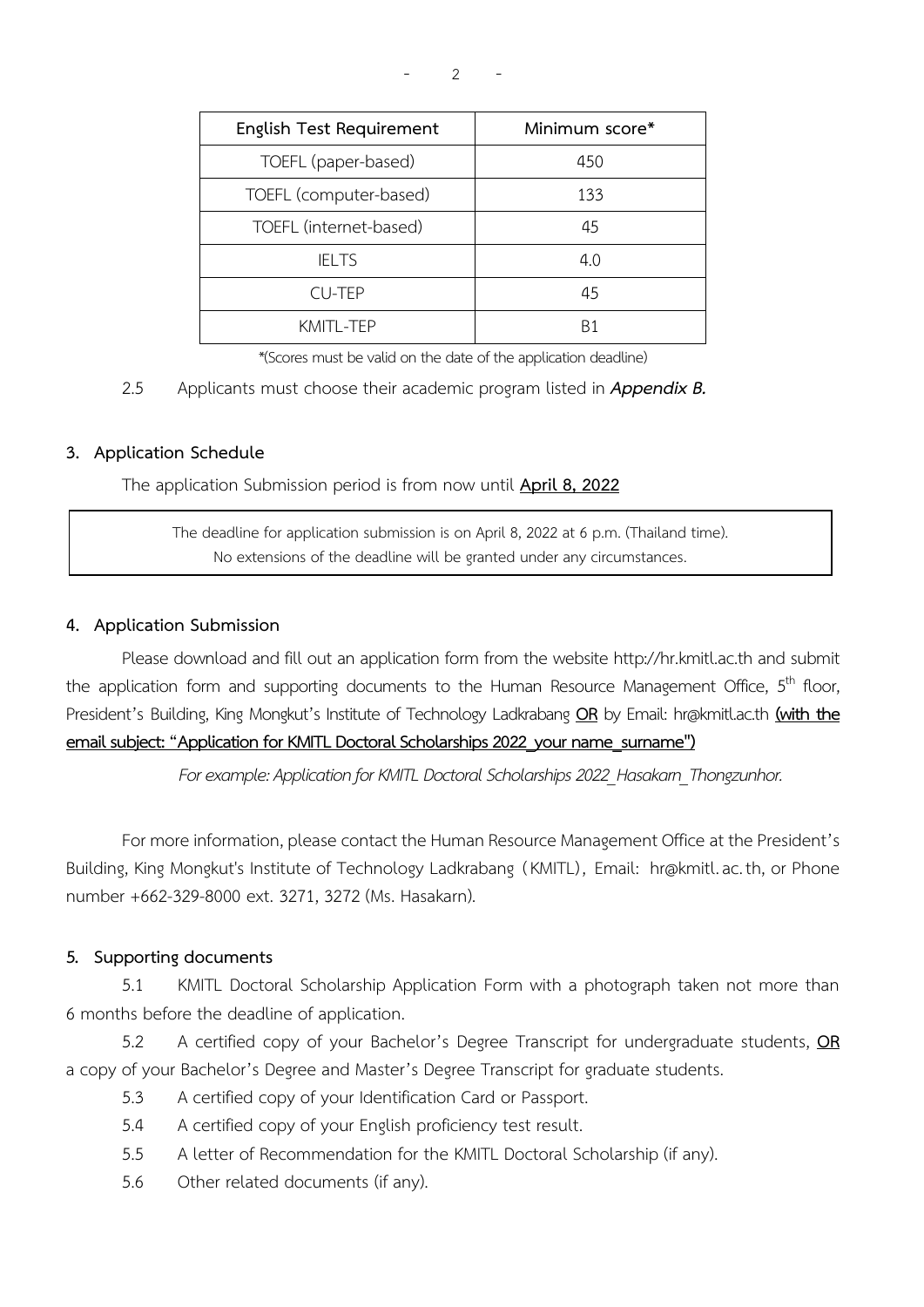$- 3 - 5$ 

#### **6. Scholarship Offer**

- 6.1 Tuition fees
- 6.2 Salary

a) For undergraduate students: 12,000 baht/month, but not exceeding 60 months 18,000 baht/month, but not exceeding 63 months

b) For graduate students: 12,000 baht/month, but not exceeding 36 months 18,000 baht/month, but not exceeding 39 months

6.3 Short-term Overseas Research fund for **Thai students** (400,000 baht)

6.4 An economy class air ticket for **International students**

#### **7. Scholarship Decision**

A list of the scholars will be announced by the Human Resource Management Office at [http](http://hr/)://hr.kmitl.ac.th on **April 29, 2022**

#### **8. Terms and Conditions of the Scholarship**

8.1 In the case that the scholar receives other scholarships due to inappropriate reasons, the scholarship will be terminated.

8.2 The scholar has to be KMITL staff in the position of a Research Assistant.

8.3 The scholar should be fully aware, eager, and willing to reap academic and other activities.

8.4 The scholar must confirm to study within 30 days via email after the date of the scholarship decision announcement has been published.

8.5 The scholar must sign a contract within 30 days before the start date of the semester. The scholar will be able to study in the 1<sup>st</sup> semester of Year 2022 (August 2022) **OR** 2<sup>nd</sup> semester of Year 2022 (January 2023).

8.6 The scholar must submit a progress report at the end of every semester in order to receive the next installment of funding.

8.7 The scholar has to comply with the following:

a) The scholar has to publish a research paper that has been accepted in the international journal (Full Paper) indexed as Q1 or Q2 or Q3 in the Web of Science; at least 1 publication **OR** indexed as Q1 or Q2 by the Scimago Journal Ranking. The paper must have the scholar's name as a first author and advisor's name **OR** any other workpiece such as patented product, innovative product, creative design, commercial or public model – 1 piece (within 3 years for undergraduates and 2 years for graduates).

b) Acknowledgment must be stated as follows: *"This work was supported by King Mongkut's Institute of Technology Ladkrabang."*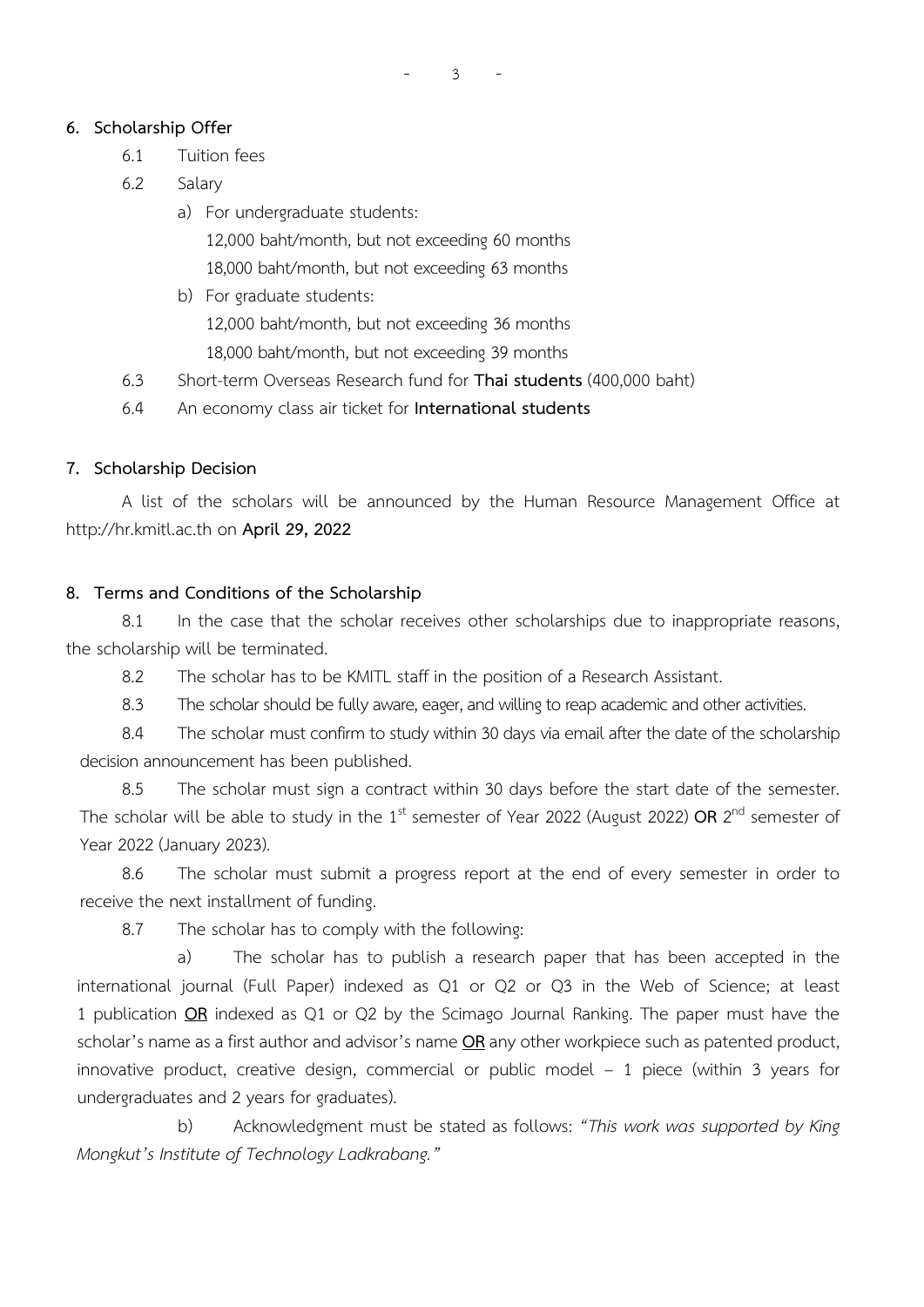c) The scholarship providers and the scholars have mutual proprietary rights to any research results that come out from the project.

d) The research benefit distribution must follow KMITL's regulations.

e) In the case that the scholar and advisor cannot meet the project's target without valid reasons, the scholar and advisor will no longer obtain any further scholarships from KMITL.

#### **9. Scholarship cancellation**

- 9.1 The scholar leaves education, retires or has been revoked from Ph.D. Student status as a punishment.
- 9.2 The scholar breaches KMITL policies and procedures, rules, and/or regulations.
- 9.3 The scholar has received other scholarships instead.
- 9.4 The scholar fails to meet the criteria or terms and conditions of the scholarship.
- 9.5 The scholar is not able to complete his/her course within the scholarship period.

The KMITL Doctoral Scholarship committee may make any decisions regarding changes to the agreements and regulations.

The interpretation and construction of any terms or conditions of this announcement or other matters related to this Scholarship shall be final and conclusive by the President.

Announced on January 24, 2022

C Laosinwattana

(Assoc.Prof.Or. Chamroon Laosinwattana) Acting Executive Vice President for Human Resource Development Acting on behalf of President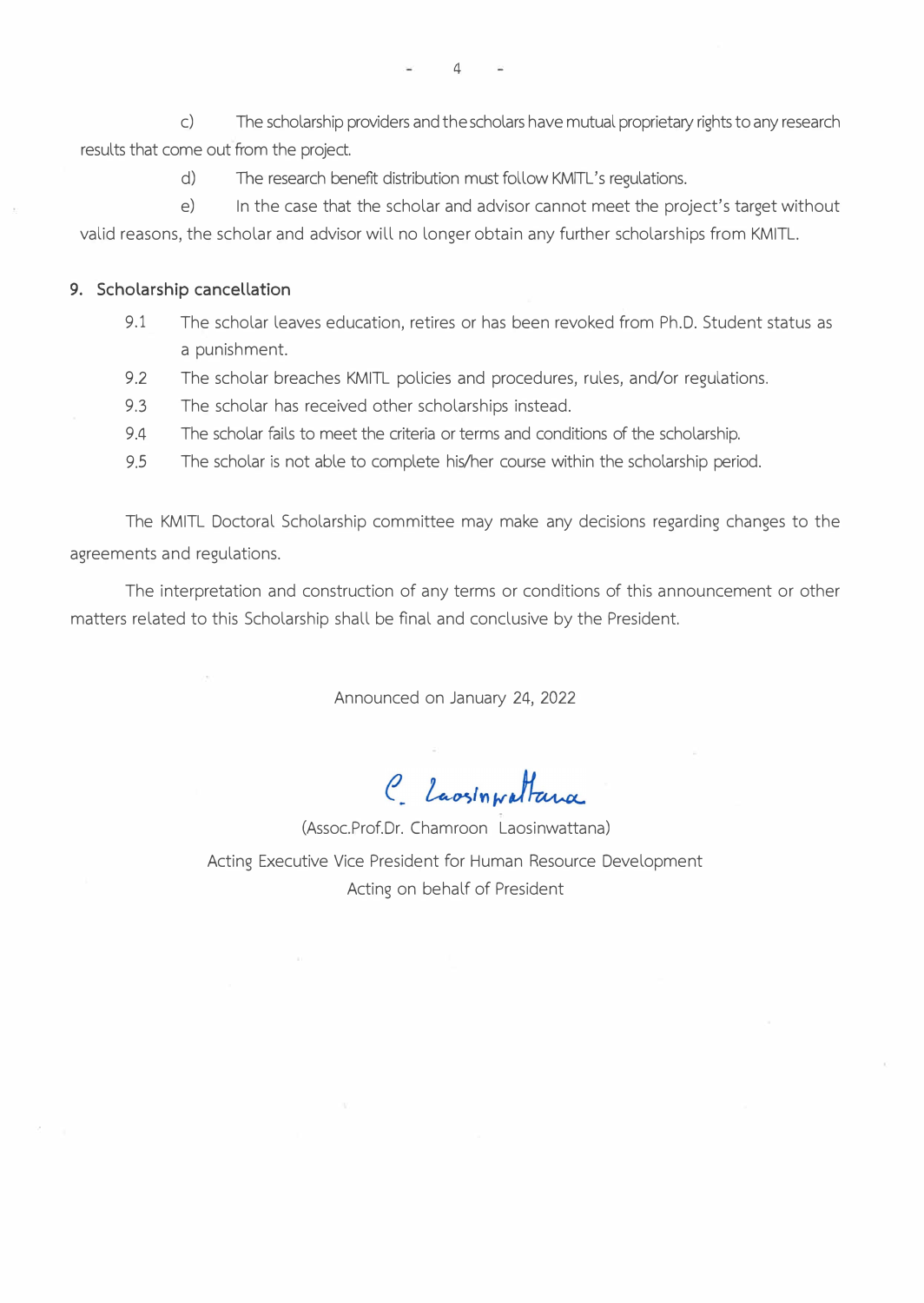# **Doctoral Degree Admission Calendar**

# **KMITL Doctoral Scholarships**

### **Beginning Academic Year 2022**

| Details                                                                | Date                                   |
|------------------------------------------------------------------------|----------------------------------------|
| 1. To apply, please download and fill out an application form from the | Now - April 8, 2022                    |
| website http://hr.kmitl.ac.th/ and send us your application and        |                                        |
| relevant documents by Email to: hr@kmitl.ac.th (with the email         |                                        |
| subject: "Application for KMITL Doctoral Scholarship and your          |                                        |
| name"); or at the Human Resource Management Office on the              |                                        |
| 5 <sup>th</sup> floor at the President's Building.                     |                                        |
| 2. Selection Period                                                    | April 2022                             |
| 3. Announcement of successful students                                 | April 29, 2022                         |
| 4. Confirmation period                                                 | May 2 - 31, 2022                       |
| 5. Contract signing period for Academic Year 1/2022                    | July 1 - 29, 2022                      |
| 6. Contract signing period for Academic Year 2/2022                    | December $1 - 30$ , 2022               |
| 7. Academic Year 1/2022                                                | Start at the beginning of August 2022  |
| Academic Year 2/2022                                                   | Start at the beginning of January 2023 |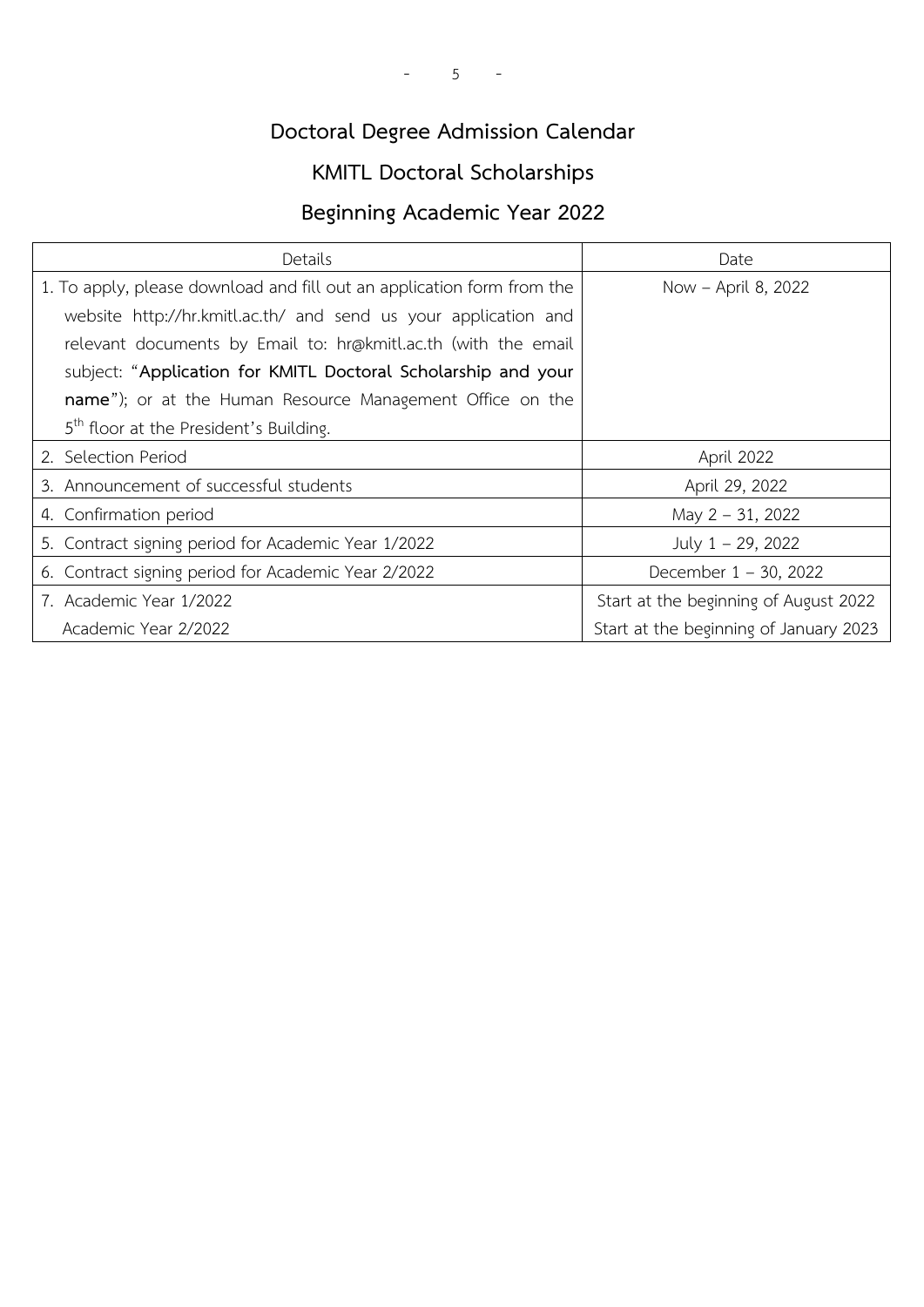| 4.00 Scale    | 4.30 Scale    | 4.50 Scale    | 5.00 Scale    | 100 Points Scale |
|---------------|---------------|---------------|---------------|------------------|
| $3.97 - 4.00$ | $4.26 - 4.30$ | $4.46 - 4.50$ | $4.95 - 5.00$ | 100              |
| $3.92 - 3.96$ | $4.22 - 4.25$ | $4.41 - 4.45$ | $4.90 - 4.94$ | 99               |
| $3.88 - 3.91$ | $4.17 - 4.21$ | $4.36 - 4.40$ | $4.84 - 4.89$ | 98               |
| $3.84 - 3.87$ | $4.12 - 4.16$ | $4.31 - 4.35$ | $4.79 - 4.83$ | 97               |
| $3.80 - 3.83$ | $4.08 - 4.11$ | $4.26 - 4.30$ | $4.73 - 4.78$ | 96               |
| $3.75 - 3.79$ | $4.03 - 4.07$ | $4.21 - 4.25$ | $4.68 - 4.72$ | 95               |
| $3.71 - 3.74$ | $3.98 - 4.02$ | $4.16 - 4.20$ | $4.62 - 4.67$ | 94               |
| $3.67 - 3.70$ | $3.93 - 3.97$ | $4.11 - 4.15$ | $4.57 - 4.61$ | 93               |
| $3.62 - 3.66$ | $3.89 - 3.92$ | $4.06 - 4.10$ | $4.51 - 4.56$ | 92               |
| $3.58 - 3.61$ | $3.84 - 3.88$ | $4.01 - 4.05$ | $4.45 - 4.50$ | 91               |
| $3.49 - 3.57$ | $3.75 - 3.83$ | $3.91 - 4.00$ | $4.34 - 4.44$ | 90               |
| $3.41 - 3.48$ | $3.65 - 3.74$ | $3.81 - 3.90$ | $4.23 - 4.33$ | 89               |
| $3.32 - 3.40$ | $3.56 - 3.64$ | $3.71 - 3.80$ | $4.12 - 4.22$ | 88               |
| $3.24 - 3.31$ | $3.46 - 3.55$ | $3.61 - 3.70$ | $4.01 - 4.11$ | 87               |
| $3.15 - 3.23$ | $3.37 - 3.45$ | $3.51 - 3.60$ | $3.90 - 4.00$ | 86               |
| $3.07 - 3.14$ | $3.27 - 3.36$ | $3.41 - 3.50$ | $3.79 - 3.89$ | 85               |
| $2.98 - 3.06$ | $3.18 - 3.26$ | $3.31 - 3.40$ | $3.68 - 3.78$ | 84               |
| $2.90 - 2.97$ | $3.09 - 3.17$ | $3.21 - 3.30$ | $3.57 - 3.67$ | 83               |
| $2.81 - 2.89$ | $2.99 - 3.08$ | $3.11 - 3.20$ | $3.45 - 3.56$ | 82               |
| $2.72 - 2.80$ | $2.90 - 2.98$ | $3.01 - 3.10$ | $3.34 - 3.44$ | 81               |
| $2.64 - 2.71$ | $2.80 - 2.89$ | $2.91 - 3.00$ | $3.23 - 3.33$ | 80               |

*Appendix A – GPA Conversion Table.*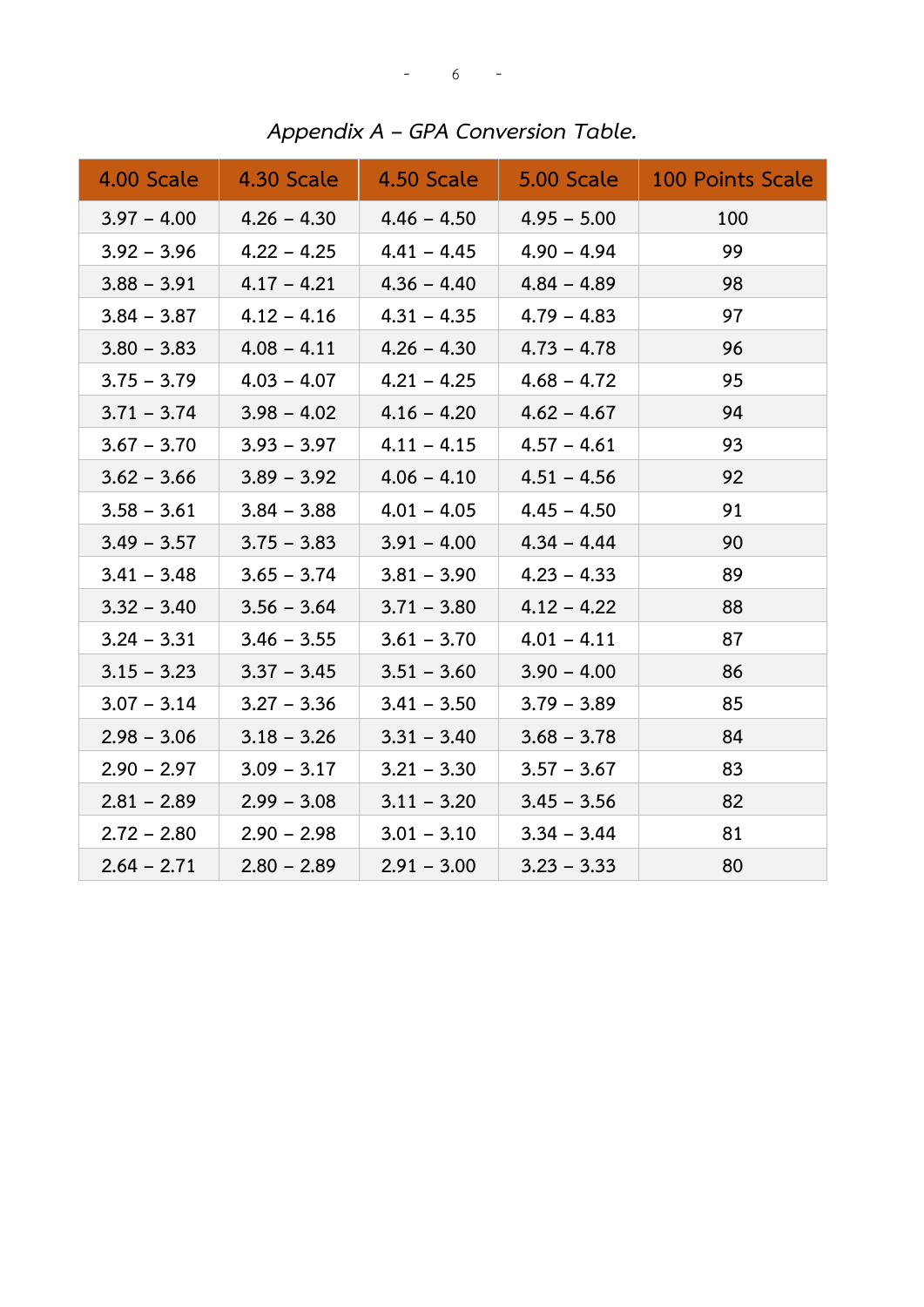# *Appendix B*

# *The list of Academic Programs.*

Applicants must choose an academic program from the list of Academic Programs only. For more information, please visit [http://reg.kmitl.ac.th/curriculum/index.php.](http://reg.kmitl.ac.th/curriculum/index.php)

| No.            | Program / Scope and Specialized field of Research                                                                                                                                                                                                                                                                                                                                                                                                          |
|----------------|------------------------------------------------------------------------------------------------------------------------------------------------------------------------------------------------------------------------------------------------------------------------------------------------------------------------------------------------------------------------------------------------------------------------------------------------------------|
|                | School of Engineering                                                                                                                                                                                                                                                                                                                                                                                                                                      |
| $\mathbf{1}$   | Doctor of Engineering (Biomedical Engineering)                                                                                                                                                                                                                                                                                                                                                                                                             |
|                | 1. Our research is focused on the design, synthesis and biological evaluation of small molecule<br>for diseases including cancer, malaria and inflammatory diseases. Our large multidisciplinary<br>group with demonstrated expertise in organic synthesis, medicinal chemistry, pharmaceutical<br>formulation, nanomaterials, computational chemistry and cheminformatics.<br>2. Other related fields.                                                    |
| $\overline{2}$ | Doctor of Engineering (Electrical Engineering)                                                                                                                                                                                                                                                                                                                                                                                                             |
|                | 1. Device fabrication and investigation of electronic properties of graphene, MoS2, graphene<br>derivatives such as graphite oxide, and other potential materials.<br>2. 2D materials transfer and heterostructure assembly Chemical Vapor Deposition (CVD)<br>synthesis of 2D materials.<br>3. Other related fields.                                                                                                                                      |
|                | School of Agriculture Technology                                                                                                                                                                                                                                                                                                                                                                                                                           |
| 3              | Doctor of Philosophy (Agriculture)                                                                                                                                                                                                                                                                                                                                                                                                                         |
|                | 1. agronomy and plant breeding especially rice and peanut.<br>2. selection of cultivars that are resistant to inappropriate environments such drought and<br>salinity stress.<br>3. phytochemicals in field crop.<br>4. Postharvest Technology of fresh produce<br>5. Conventional plant breeding, Molecular plant breeding, Breeding for resistance, Resistance<br>mechanisms, Pepper breeding, Tomato breeding, QTLs mapping<br>6. Other related fields. |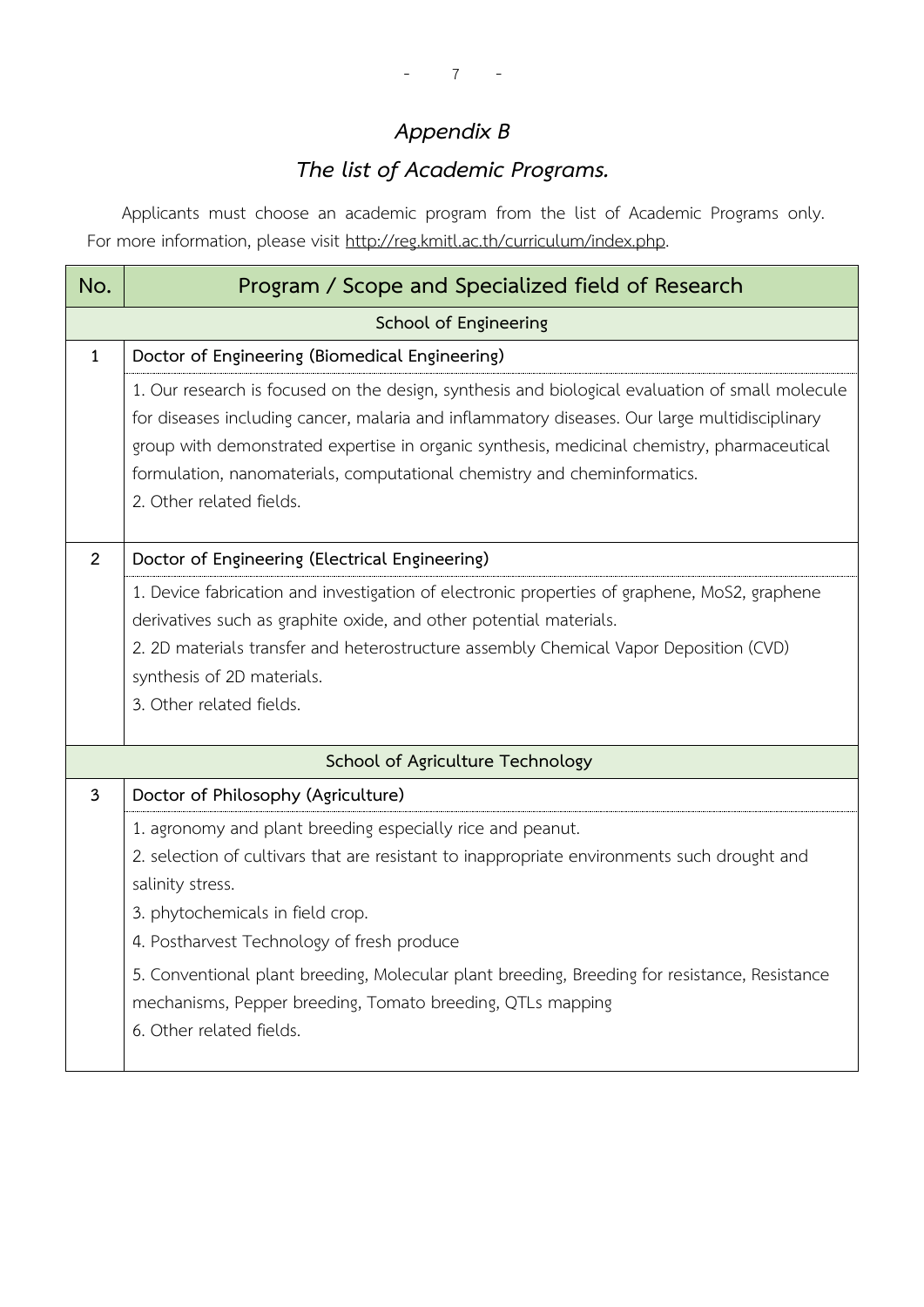| No.            | Program / Scope and Specialized field of Research                                                                                                                                                                                                                                                                                                                                                                                                                                                                                                                                                                                                                                                                                                                                                                                                                                                                                                                                                                                                                                                                                                                                                                                                                        |
|----------------|--------------------------------------------------------------------------------------------------------------------------------------------------------------------------------------------------------------------------------------------------------------------------------------------------------------------------------------------------------------------------------------------------------------------------------------------------------------------------------------------------------------------------------------------------------------------------------------------------------------------------------------------------------------------------------------------------------------------------------------------------------------------------------------------------------------------------------------------------------------------------------------------------------------------------------------------------------------------------------------------------------------------------------------------------------------------------------------------------------------------------------------------------------------------------------------------------------------------------------------------------------------------------|
|                | School of Science                                                                                                                                                                                                                                                                                                                                                                                                                                                                                                                                                                                                                                                                                                                                                                                                                                                                                                                                                                                                                                                                                                                                                                                                                                                        |
| $\overline{4}$ | Doctor of Philosophy (Applied Mathematics)                                                                                                                                                                                                                                                                                                                                                                                                                                                                                                                                                                                                                                                                                                                                                                                                                                                                                                                                                                                                                                                                                                                                                                                                                               |
|                | 1. Mathematical simulation in environmental impact assessment and control such as air<br>pollution modeling, water pollution modeling, groundwater pollution modeling and airborne<br>infection modeling.<br>2. Differential Equations; Mathematical Modeling; Numerical Analysis; Optimal Control<br>3. Matrix theory.<br>4. Operator theory.<br>5. Iterative methods for linear system, linear/nonlinear matrix equations.<br>6. Other related fields.                                                                                                                                                                                                                                                                                                                                                                                                                                                                                                                                                                                                                                                                                                                                                                                                                 |
| 5              | Doctor of Philosophy (Applied Chemistry)                                                                                                                                                                                                                                                                                                                                                                                                                                                                                                                                                                                                                                                                                                                                                                                                                                                                                                                                                                                                                                                                                                                                                                                                                                 |
|                | 1. Synthesis of modified biopolymers (chitosan, cellulose, starch, alginate, etc.) and their<br>applications.<br>2. Catalyst, Catalysis, Biomass conversion, Sustainable chemistry, Fatty acid methyl ester,<br>Metathesis Highly dispersed metal oxide catalysts.<br>3. Mechanistic Insights to Heterogeneouse Catalysis<br>4. Simulation of Biological Activity, Substrate Binding and Reactivity and Inhibition.<br>5. Molecular Modelling of Inhibitors with a View to Guiding Synthesis Performed by<br>Experimental Collaborators Working in the Drug Discovery field.<br>6. Synthesis and development of biocompatible materials for medical applications7. Synthesis<br>and development of nanostructured materials for diversified applications including medical<br>and drug delivery, textiles, wasterwater treatment, agricultural applications<br>8. Conversion of palm oil FAMES to bio-based chemicals and fuels.<br>9. Ethanol and Biomass derivatives Conversion over Zeolite Catalysts.<br>10. Gas Adsorption & Diffusion on Zeolites and its Applications in Gas Separation Process.<br>11. Biomass conversion over heterogeneous catalysts.<br>12. Light alkane conversion for petrochemical feedstock and liquid fuel.<br>13. Other related fields. |
| 6              | Doctor of Philosophy (Biotechnology)<br>1. Fungi isolation, identification, taxonomy, molecular techniques and bioinformatics Fungi<br>application to produce fertilizer.<br>2. Other related fields.                                                                                                                                                                                                                                                                                                                                                                                                                                                                                                                                                                                                                                                                                                                                                                                                                                                                                                                                                                                                                                                                    |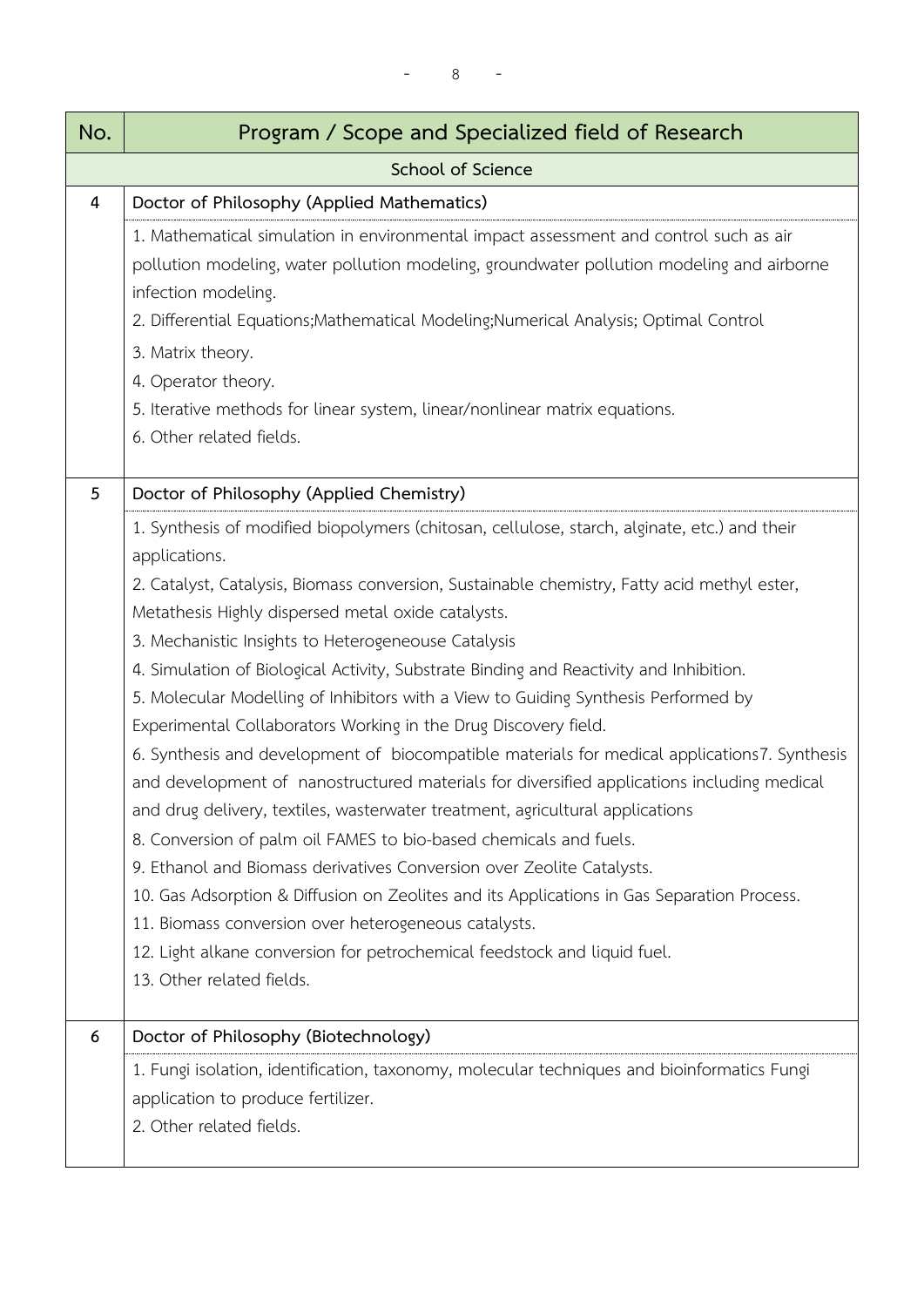- 9 -

| No.            | Program / Scope and Specialized field of Research                                                                                                                                                                      |
|----------------|------------------------------------------------------------------------------------------------------------------------------------------------------------------------------------------------------------------------|
|                | <b>School of Science</b>                                                                                                                                                                                               |
| $\overline{7}$ | Doctor of Philosophy (Applied Physics)                                                                                                                                                                                 |
|                | 1. Electronic and Optical Device Manufacturing, Thin Solid Films, Solid State Physics, Laser and<br>Plasma, Energy Production and Consumption, Material and Device Characterizations, Quality<br>Control for Industry. |
|                | 2. Plasma-enhanced chemical vapour deposition (PECVD) of transition metal dichalcogenides.                                                                                                                             |
|                | Graphene-based heterostructures for noval electronics and quantum applications. Sensor<br>applications based on graphene derivatives/Other 2D materials.                                                               |
|                | 3. Other related fields.                                                                                                                                                                                               |
|                |                                                                                                                                                                                                                        |
|                | School of Food Industry                                                                                                                                                                                                |
| 8              | Doctor of Philosophy (Food Science) (International Program)                                                                                                                                                            |
|                | 1. Development of functional food products                                                                                                                                                                             |
|                | 2. Effects of food processing on nutrient changes in food products                                                                                                                                                     |
|                | 3. changes in food products3.Food colloids: Emulsion, Foam, Gel                                                                                                                                                        |
|                | 4. Bioactive and intelligent packaging.                                                                                                                                                                                |
|                | 5. Food processing waste tilization.                                                                                                                                                                                   |
|                | 6. Sustainable food processing.                                                                                                                                                                                        |
|                | 7. Encapsulation technologies for bioactive compounds.                                                                                                                                                                 |
|                | 8. Food microbiology.                                                                                                                                                                                                  |
|                | 9. Postbiotics and parabiotics.                                                                                                                                                                                        |
|                | 10. Functional properties of plant metabolites                                                                                                                                                                         |
|                | 11. Other related fields.                                                                                                                                                                                              |
|                | Faculty of Information Technology                                                                                                                                                                                      |
| 9              | Doctor of Philosophy (Information Technology)                                                                                                                                                                          |
|                | 1. Natural Language Processing (including understanding and generation, i.e., QA, translation)                                                                                                                         |
|                | 2. Knowledge engineering (including information extraction, knowledge representation,                                                                                                                                  |
|                | ontology construction, knowledge sharing)                                                                                                                                                                              |
|                | 3. Data sciences and intelligent systems (applied data science to build intelligent systems)<br>4. Other related fields.                                                                                               |
|                |                                                                                                                                                                                                                        |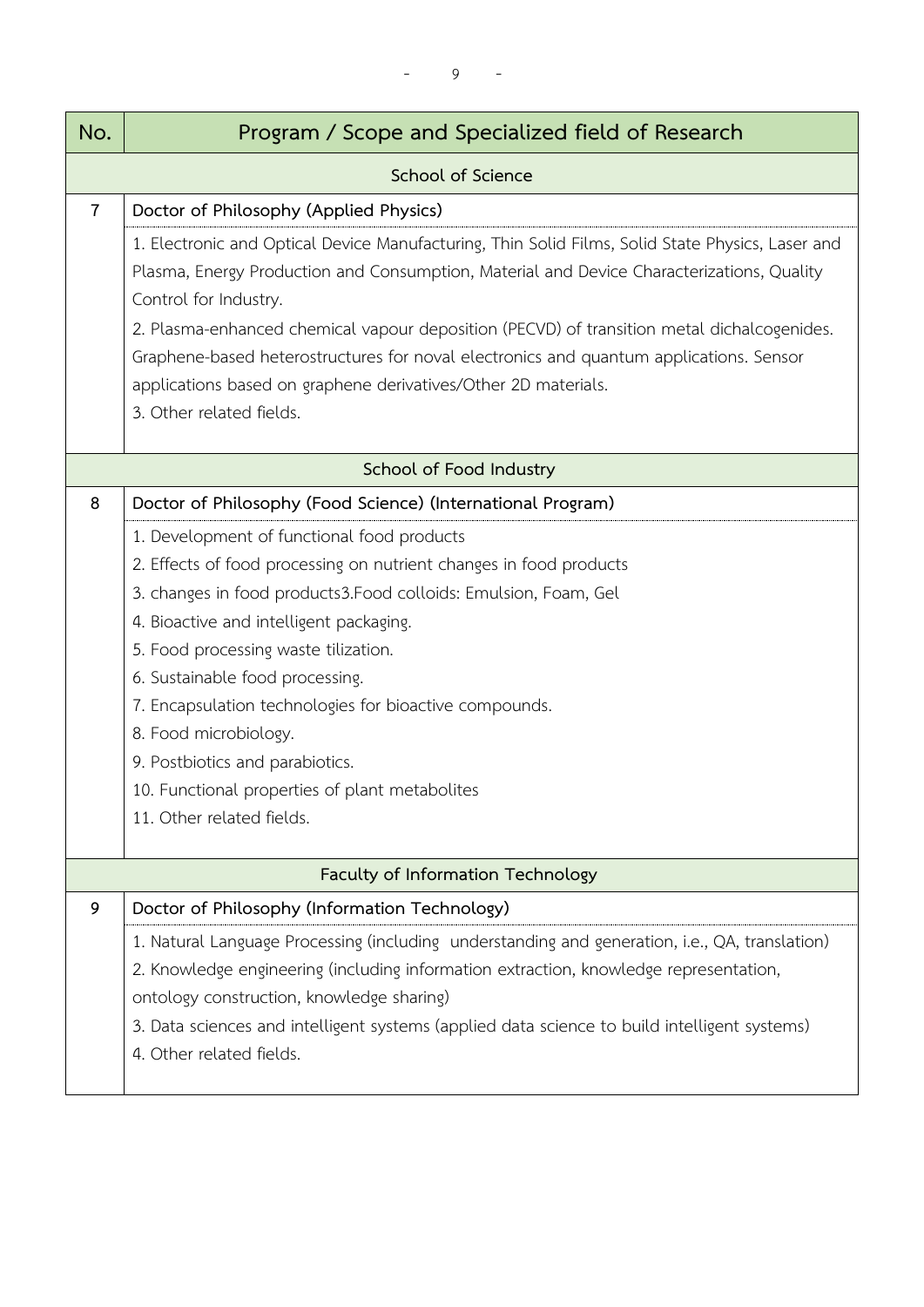| No. | Program / Scope and Specialized field of Research                                                                              |
|-----|--------------------------------------------------------------------------------------------------------------------------------|
|     | School of Industrial Education and Technology                                                                                  |
| 10  | Doctor of Philosophy (Innovative Tropical Agricultures)                                                                        |
|     | 1. Meat Science (Musle Growth, Postmortem Proteolysis, Carcass and Meat Quality)                                               |
|     | 2. Postharvest Technology and Biology of Fruit and Vegetable.                                                                  |
|     | 3. Food Packaging                                                                                                              |
|     | 4. Other related fields.                                                                                                       |
|     |                                                                                                                                |
|     | <b>KMITL Business School</b>                                                                                                   |
| 11  | Doctor of Philosophy (Industrial Business Administration)                                                                      |
|     | (International Program)                                                                                                        |
|     | 1. Development of functional food products.                                                                                    |
|     | 2. Effects of food processing on nutrient changes in food products.                                                            |
|     | 3. changes in food products3. Food colloids: Emulsion, Foam, Gel.                                                              |
|     | 4. Application of bioprocess in the production of value added products from agricultural                                       |
|     | wastes                                                                                                                         |
|     | 5. Using recombinant DNA technology to improve microbial strains for process optimization                                      |
|     | 6. Brotilm application.                                                                                                        |
|     | 7. Food safety.                                                                                                                |
|     | 8. Bioactive and intelligent packaging.                                                                                        |
|     | 9. Food processing waste tilization.                                                                                           |
|     | 10. Sustainable food processing.                                                                                               |
|     | 11. Encapsulation technologies for bioactive compounds.                                                                        |
|     | 12. Food microbiology.                                                                                                         |
|     | 13. Postbiotics and parabiotics.                                                                                               |
|     | 14. Functional properties of plant metabolites.                                                                                |
|     | 15. Utilization of Agro waste, food processing waste and byproducts.                                                           |
|     | 16. Organic Pollutants contaminated in food and Environmental.                                                                 |
|     | 17. Environmental chemistry.                                                                                                   |
|     | 18. Water and Wastewater treatment: Advanced oxidation processes, adsorption.                                                  |
|     | 19. Design of Experimental (DOE) and Response Surface Methodology (RSM).<br>20. Biolubricant synthesis from waste cooking oil. |
|     | 21. Intellegent Packaging.                                                                                                     |
|     | 22. Nondestructive evaluation, Near infrared spectroscopy, Agricultural and food engineering.                                  |
|     |                                                                                                                                |
|     | 23. Sea-food science and processing.                                                                                           |
|     | 24. Edible packaging and coating.                                                                                              |